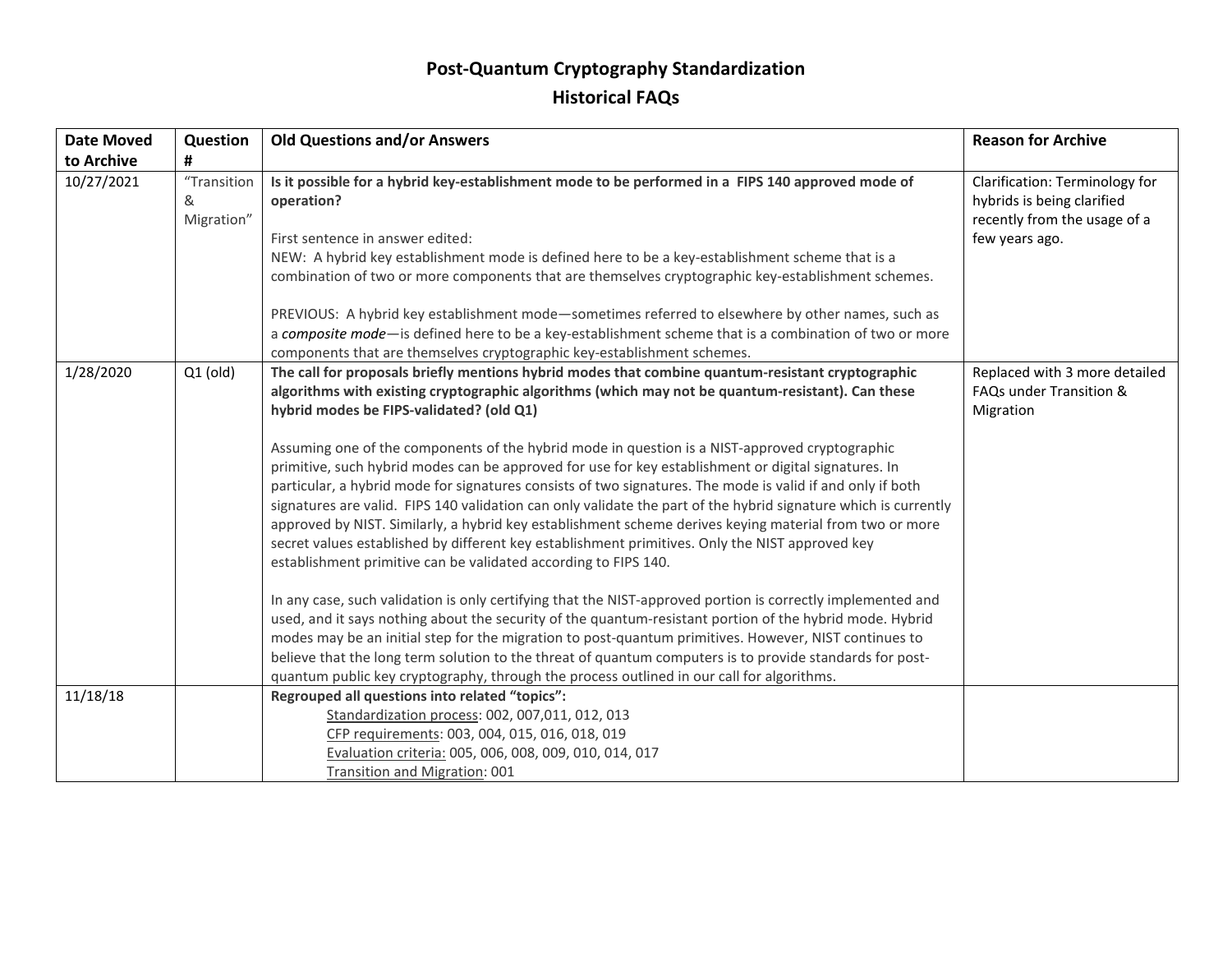| <b>Date Moved</b> | Question | <b>Old Questions and/or Answers</b>                                                                                                                                                                                                                                                                                                                                                                                                                                                                                                                                                                                                                                                                                                                                                                                                                                                                                                                                                                                                                                                                                                                                                                                                                                                                                                                                                                                                                                   | <b>Reason for Archive</b>                           |
|-------------------|----------|-----------------------------------------------------------------------------------------------------------------------------------------------------------------------------------------------------------------------------------------------------------------------------------------------------------------------------------------------------------------------------------------------------------------------------------------------------------------------------------------------------------------------------------------------------------------------------------------------------------------------------------------------------------------------------------------------------------------------------------------------------------------------------------------------------------------------------------------------------------------------------------------------------------------------------------------------------------------------------------------------------------------------------------------------------------------------------------------------------------------------------------------------------------------------------------------------------------------------------------------------------------------------------------------------------------------------------------------------------------------------------------------------------------------------------------------------------------------------|-----------------------------------------------------|
| to Archive        | #        |                                                                                                                                                                                                                                                                                                                                                                                                                                                                                                                                                                                                                                                                                                                                                                                                                                                                                                                                                                                                                                                                                                                                                                                                                                                                                                                                                                                                                                                                       |                                                     |
| 11/18/18          | 16       | Q16. Can third party open-source code be used in submissions?<br>A16: In both the mandatory reference implementation and the mandatory optimized implementation,<br>submissions may use NTL Version 10.5.0 (http://www.shoup.net/ntl/download.html), GMP Version 6.1.2<br>(https://gmplib.org), the Keccak code package (https://github.com/gvanas/KeccakCodePackage), and<br>OpenSSL Version 1.10f (https://www.openssl.org/source). Submitters may assume that these libraries are<br>installed on the reference platform and do not need to provide them along with their submissions.<br>If a submitter wishes to use a third-party open source library other than the ones specified above, they<br>must send a request to NIST at pqc-comments@nist.govby September 1st, 2017, with the name of the<br>library and a link to the primary website hosting it from which it may be downloaded. NIST will either<br>approve or deny this request within 2 weeks of receiving it. Should a request be approved, it will be added<br>to the above list of acceptable third-party open source libraries provided in this FAQ.<br>All submission packages using third-party open source code should contain build scripts which will allow for<br>seamless "one-stop" building of the submissions.<br>For example, on a Linux platform, it should require no more work to build the than running the standard<br>> ./configure [--options]<br>> make<br>> make install | Replaced 1 <sup>st</sup> paragraph with<br>new text |
|                   |          | succession of commands. In particular, the build process should be able to find the versions of these<br>libraries specified above that will be pre-installed on the reference platform.                                                                                                                                                                                                                                                                                                                                                                                                                                                                                                                                                                                                                                                                                                                                                                                                                                                                                                                                                                                                                                                                                                                                                                                                                                                                              |                                                     |
|                   |          | Separate build scripts should be included for the reference Windows platform and reference Linux platform<br>that work using the GNU Compiler Collection version 6.4.0 and related tools as well as any platform-specific<br>commands required.                                                                                                                                                                                                                                                                                                                                                                                                                                                                                                                                                                                                                                                                                                                                                                                                                                                                                                                                                                                                                                                                                                                                                                                                                       |                                                     |
|                   |          | In addition, as part of the written submission, the submitter shall describe in their own words the<br>functionalities provided by any algorithms from third-party open-source libraries that are used in the<br>implementations.                                                                                                                                                                                                                                                                                                                                                                                                                                                                                                                                                                                                                                                                                                                                                                                                                                                                                                                                                                                                                                                                                                                                                                                                                                     |                                                     |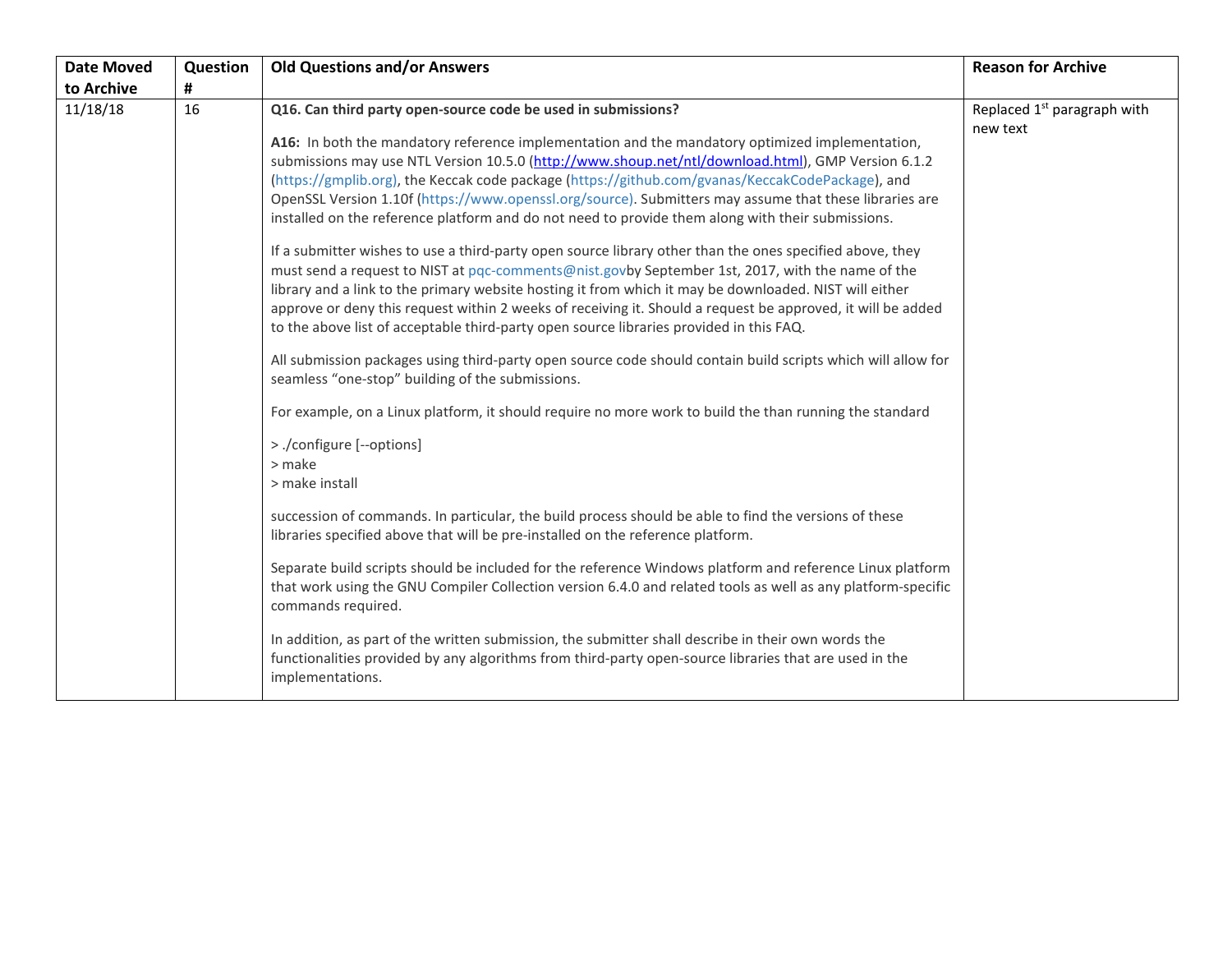| <b>Date Moved</b> | Question | <b>Old Questions and/or Answers</b>                                                                                                                                                                                                                                                            | <b>Reason for Archive</b>                       |
|-------------------|----------|------------------------------------------------------------------------------------------------------------------------------------------------------------------------------------------------------------------------------------------------------------------------------------------------|-------------------------------------------------|
| to Archive        | #        |                                                                                                                                                                                                                                                                                                |                                                 |
| 9/5/17            | 15       | Q15: How does a submission obtain secure randomness?                                                                                                                                                                                                                                           | New answer removes last<br>paragraph with code. |
|                   |          | A15: The function randombytes() will be available to the submitters. This is a function from the SUPERCOP<br>test environment and should be used to generate seed values for an algorithm.                                                                                                     |                                                 |
|                   |          | For functional and timing tests a deterministic generator is used inside randombytes() to produce the seed<br>values. If security testing is being done simply substitute calls to a true hardware RBG inside randombytes().                                                                   |                                                 |
|                   |          | Function prototype for randombytes() is:                                                                                                                                                                                                                                                       |                                                 |
|                   |          | // The xlen parameter is in bytes<br>void randombytes (unsigned char *x, unsigned long long xlen)                                                                                                                                                                                              |                                                 |
|                   |          | The following demonstrate the use of the KAT and non-KAT versions of the functions to generate a key pair<br>for encryption:                                                                                                                                                                   |                                                 |
|                   |          | int crypto_encrypt_keypair KAT(<br>unsigned char *pk,<br>unsigned char *sk,<br>const unsigned char *randomness                                                                                                                                                                                 |                                                 |
|                   |          | int crypto encrypt keypair (unsigned char *pk, unsigned char *sk)<br>unsigned char pk[CRYPTO PUBLICKEYBYTES];<br>unsigned char sk[CRYPTO SECRETKEYBYTES];<br>unsigned char seed [CRYPTO RANDOMBYTES];<br>randombytes (seed, CRYPTO RANDOMBYTES) ;<br>crypto_encrypt_keypair_KAT(pk, sk, seed); |                                                 |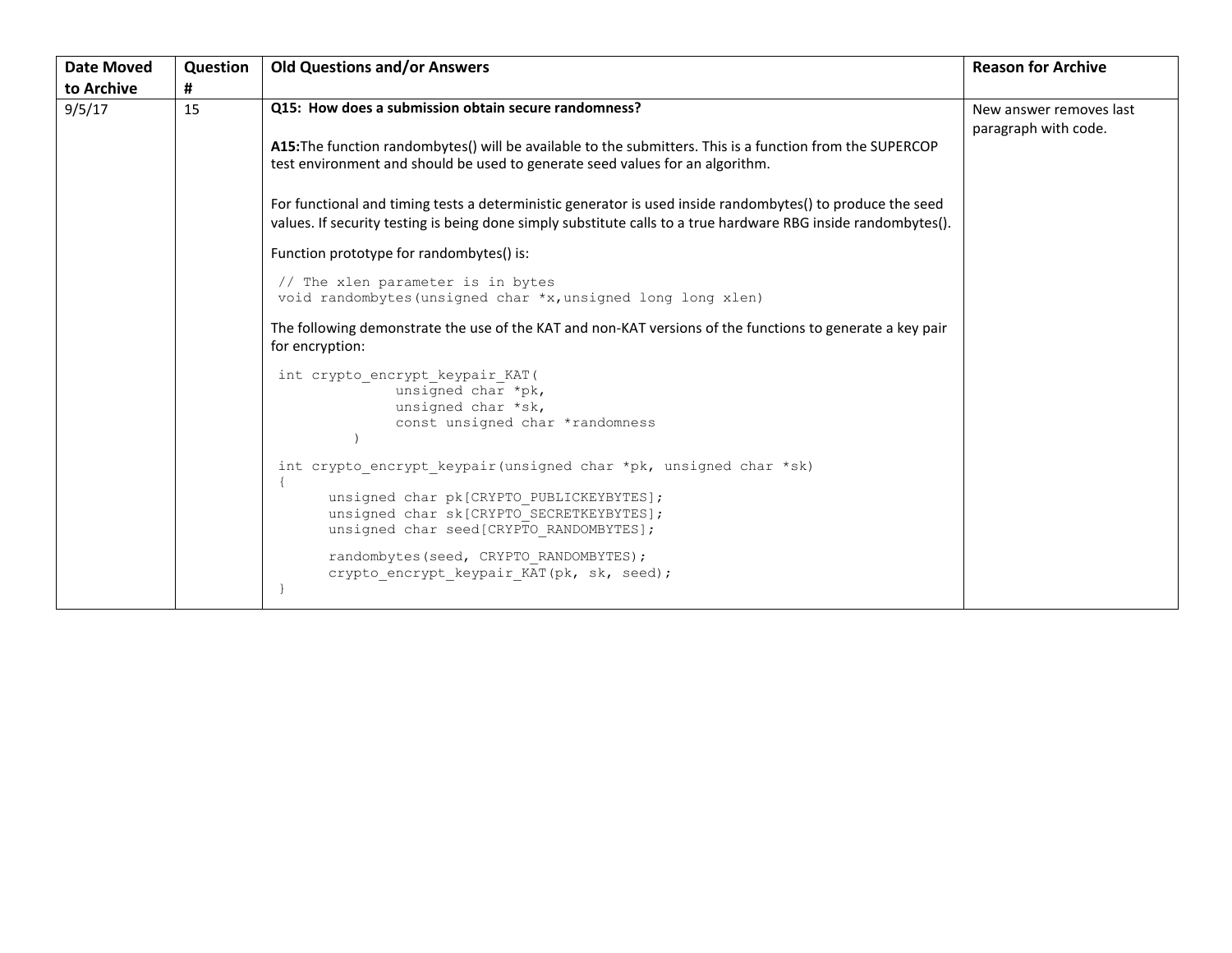| <b>Date Moved</b> | Question | <b>Old Questions and/or Answers</b>                                                                                                                                                                                                                                                                                                                                                                                                                                                                                                                                                                                                                        | <b>Reason for Archive</b>                              |
|-------------------|----------|------------------------------------------------------------------------------------------------------------------------------------------------------------------------------------------------------------------------------------------------------------------------------------------------------------------------------------------------------------------------------------------------------------------------------------------------------------------------------------------------------------------------------------------------------------------------------------------------------------------------------------------------------------|--------------------------------------------------------|
| to Archive        | #        |                                                                                                                                                                                                                                                                                                                                                                                                                                                                                                                                                                                                                                                            |                                                        |
| 8/10/17           | 3        | Q3: What exceptions, if any, are there to the requirement for ANSI C source code? In particular, may C++<br>code or assembly optimizations be used?                                                                                                                                                                                                                                                                                                                                                                                                                                                                                                        | Question reworded and new<br>clarified answer provided |
|                   |          | A3: For both the mandatory reference implementation and the mandatory optimized implementations, all<br>new code written by submitters for the submission should be written in as ANSI C-like a manner as possible,<br>subject to some caveats.                                                                                                                                                                                                                                                                                                                                                                                                            |                                                        |
|                   |          | In particular, implementations that use NTL (see Question and Answer 16 for details on the use of third-<br>party open source libraries) are necessarily allowed to be written in C++. However, the original and new<br>code in this submission must still be as ANSI C-like as possible, and should only use C++ functionality where<br>absolutely required in order to use NTL. In particular, as with code using any other third-party open source<br>code, the submission must contain build scripts for both Windows and Linux that compile properly on the<br>Intel x64 reference platform using version 6.4.0 of the GNU Compiler Collection (GCC). |                                                        |
|                   |          | Furthermore, while submitters may not write their own new and original assembly (including inline<br>assembly) code for either the mandatory referenced implementation or the mandatory optimized<br>implementation, we are allowing the use of third party open-source libraries that themselves rely on<br>assembly optimizations, subject to the constraints described in Question and Answer 16.                                                                                                                                                                                                                                                       |                                                        |
|                   |          | Any optional additional implementations that submitters wish to include are subject to no constraints at all<br>regarding the language and platform.                                                                                                                                                                                                                                                                                                                                                                                                                                                                                                       |                                                        |
| 8/10/17           | 4        | Q4: Will NIST consider platforms other than the "NIST PQC Reference Platform" when evaluating<br>submissions?                                                                                                                                                                                                                                                                                                                                                                                                                                                                                                                                              | New answer contains<br>additional info                 |
|                   |          | A4: The reference platform was defined in order to provide a common and ubiquitous platform to verify the<br>execution of the code provided in the submissions. NIST will include performance metrics from a variety of<br>platforms in our evaluation, including: 64-bit "desktop/server class," 32-bit "mobile class," microcontrollers<br>(32-, 16-, and where possible, 8-bit), as well as hardware platforms (e.g., FPGA). Submitters are encouraged<br>to provide additional implementations for these platforms if possible.                                                                                                                        |                                                        |
|                   |          | The reference platform should be treated as a single core machine. If an algorithm can make particular use<br>of multiple cores or vector instructions, submitters are encouraged to provide additional implementations<br>for these platforms.                                                                                                                                                                                                                                                                                                                                                                                                            |                                                        |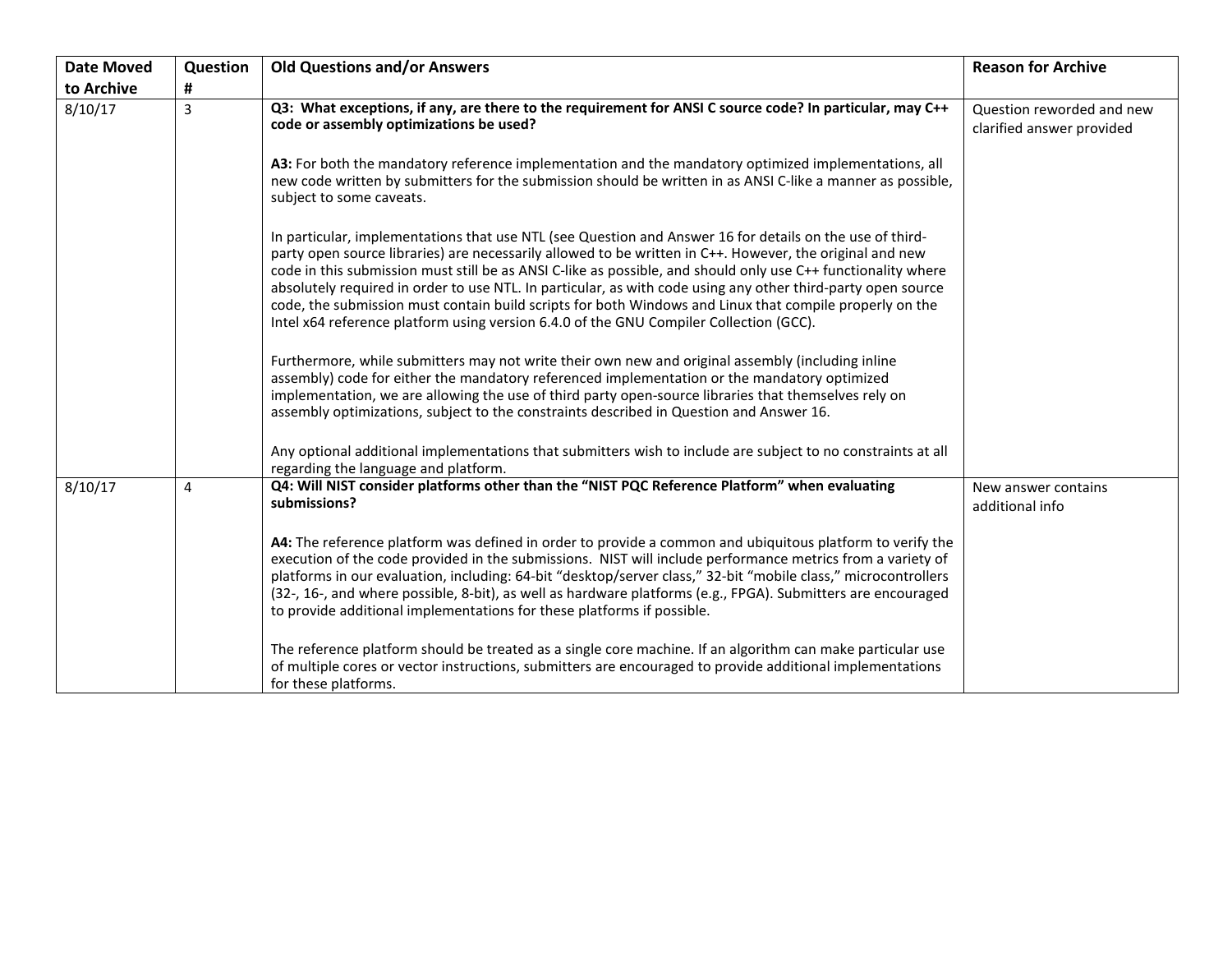| Date Moved | Question | <b>Old Questions and/or Answers</b>                                                                                                                                                                                                                                                                                                                                                                                                                                                                                                  | <b>Reason for Archive</b>                                 |
|------------|----------|--------------------------------------------------------------------------------------------------------------------------------------------------------------------------------------------------------------------------------------------------------------------------------------------------------------------------------------------------------------------------------------------------------------------------------------------------------------------------------------------------------------------------------------|-----------------------------------------------------------|
| to Archive | #        |                                                                                                                                                                                                                                                                                                                                                                                                                                                                                                                                      |                                                           |
| 8/10/17    | 16       | Q16: Can third party open-source code be used in submissions?                                                                                                                                                                                                                                                                                                                                                                                                                                                                        | New answer adds library<br>information in $1st$ paragraph |
|            |          | A16. In both the mandatory reference implementation and the mandatory optimized implementation,<br>submissions may use NTL Version 10.5.0 (http://www.shoup.net/ntl/download.html), GMP Version 6.1.2<br>(https://gmplib.org), and OpenSSL Version 1.10f (https://www.openssl.org/source). Submitters may assume<br>that these libraries are installed on the reference platform and do not need to provide them along with<br>their submissions.                                                                                    |                                                           |
|            |          | If a submitter wishes to use a third-party open source library other than the ones specified above, they<br>must send a request to NIST at pqc-comments@nist.govby September 1st, 2017, with the name of the<br>library and a link to the primary website hosting it from which it may be downloaded. NIST will either<br>approve or deny this request within 2 weeks of receiving it. Should a request be approved, it will be added<br>to the above list of acceptable third-party open source libraries provided in this FAQ.<br> |                                                           |
| 8/3/17     | 3        | Q3: Does the requirement for ANSI C source code preclude the use of assembly language optimizations?                                                                                                                                                                                                                                                                                                                                                                                                                                 | Question reworded and new<br>clarified answer provided    |
|            |          | A3: The optimized code required as part of the submission package should be ANSI C with no assembly (this<br>includes inline assembly). This code is meant to be portable. If significant optimizations can be made with<br>assembly, then it can be included as an additional implementation and discussed in the performance<br>analysis.                                                                                                                                                                                          |                                                           |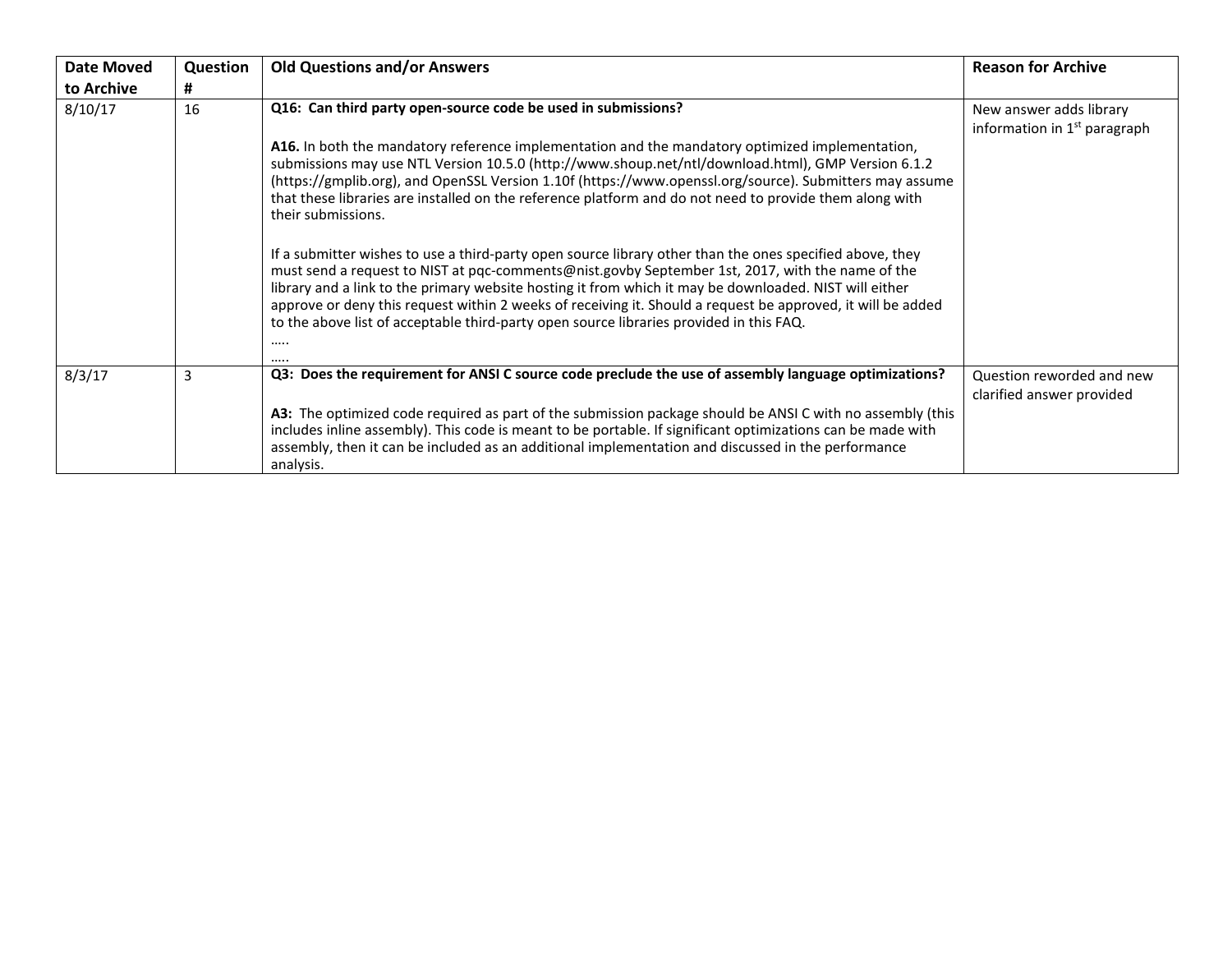| <b>Date Moved</b> | Question | <b>Old Questions and/or Answers</b>                                                                                                                                                                                                                                                                                                                                                                                                                                                                                                                                                                                                                                                                                                                                                                                                                                                                                                                          | <b>Reason for Archive</b>                                    |
|-------------------|----------|--------------------------------------------------------------------------------------------------------------------------------------------------------------------------------------------------------------------------------------------------------------------------------------------------------------------------------------------------------------------------------------------------------------------------------------------------------------------------------------------------------------------------------------------------------------------------------------------------------------------------------------------------------------------------------------------------------------------------------------------------------------------------------------------------------------------------------------------------------------------------------------------------------------------------------------------------------------|--------------------------------------------------------------|
| to Archive        | #        |                                                                                                                                                                                                                                                                                                                                                                                                                                                                                                                                                                                                                                                                                                                                                                                                                                                                                                                                                              |                                                              |
| 8/3/17            | 16       | Q16: Can third party open-source code be used in submissions?                                                                                                                                                                                                                                                                                                                                                                                                                                                                                                                                                                                                                                                                                                                                                                                                                                                                                                | Added two new paragraphs at<br>start of answer and clarified |
|                   |          | A16: In short, they may be used, with the following caveats.                                                                                                                                                                                                                                                                                                                                                                                                                                                                                                                                                                                                                                                                                                                                                                                                                                                                                                 | the rest of the answer                                       |
|                   |          | 1. The library source code should be integrated into the submission package in a self-contained manner.<br>This means that the submission package should contain build scripts which will allow for seamless "one-<br>stop" building of the submitter's original code and all dependencies.                                                                                                                                                                                                                                                                                                                                                                                                                                                                                                                                                                                                                                                                  |                                                              |
|                   |          | For example, on a Linux platform, it should require no more work to build the than running the standard                                                                                                                                                                                                                                                                                                                                                                                                                                                                                                                                                                                                                                                                                                                                                                                                                                                      |                                                              |
|                   |          | > ./configure [--options]<br>> make<br>> make install                                                                                                                                                                                                                                                                                                                                                                                                                                                                                                                                                                                                                                                                                                                                                                                                                                                                                                        |                                                              |
|                   |          | succession of commands. The build process should not require the installation of any new libraries that are                                                                                                                                                                                                                                                                                                                                                                                                                                                                                                                                                                                                                                                                                                                                                                                                                                                  |                                                              |
|                   |          | not contained in the submission package.                                                                                                                                                                                                                                                                                                                                                                                                                                                                                                                                                                                                                                                                                                                                                                                                                                                                                                                     |                                                              |
|                   |          | Separate build scripts should be included for the reference Windows platform and reference Linux platform<br>that work using the GCC Compiler Collection (or ports thereof) and related tools as well as any platform-<br>specific commands required.                                                                                                                                                                                                                                                                                                                                                                                                                                                                                                                                                                                                                                                                                                        |                                                              |
|                   |          | 2. As part of the written submission, the submitter shall describe in their own words the functionalities<br>provided by any algorithms from third-party open-source libraries that are used in the<br>implementations.                                                                                                                                                                                                                                                                                                                                                                                                                                                                                                                                                                                                                                                                                                                                      |                                                              |
|                   |          | 3. The submitter is responsible for ensuring that they abide by all requirements of the license (if any)<br>under which said library has been released.                                                                                                                                                                                                                                                                                                                                                                                                                                                                                                                                                                                                                                                                                                                                                                                                      |                                                              |
| 4/26/17           | 15       | Q15: How does a submission obtain secure randomness?                                                                                                                                                                                                                                                                                                                                                                                                                                                                                                                                                                                                                                                                                                                                                                                                                                                                                                         | Sentence "Randombytes                                        |
|                   |          | A15: The function randombytes() will be available to the submitters. This is a function from the SUPERCOP<br>test environment and should be used to generate seed values for an algorithm. Randombytes should only<br>be used to seed a NIST-approved DRBG. As stated in the call for algorithms, the DRBG should be NIST<br>approved. If a non-approved DRBG is used "the submitter shall provide an explanation for why a NIST-<br>approved primitive would not be suitable." The length of the random value obtained from randombytes()<br>should be selected to match one of the security categories in the call for algorithms. That is, if the call to<br>generate a key pair is from category 1 the randomness value should be 192 bits (24 bytes), if the call is from<br>category 2 or 3 it should be 256 bits (32 bytes) and if it is from category 4 or 5 it should be 320 bits (40<br>bytes). The DRBG will be used to expand that if necessary. | should only be used"<br>removed from first paragraph.        |
|                   |          | For functional and timing tests a deterministic generator is used inside randombytes() to produce the seed<br>values. If security testing is being done simply substitute calls to a true hardware RBG inside randombytes().<br>                                                                                                                                                                                                                                                                                                                                                                                                                                                                                                                                                                                                                                                                                                                             |                                                              |
|                   |          |                                                                                                                                                                                                                                                                                                                                                                                                                                                                                                                                                                                                                                                                                                                                                                                                                                                                                                                                                              |                                                              |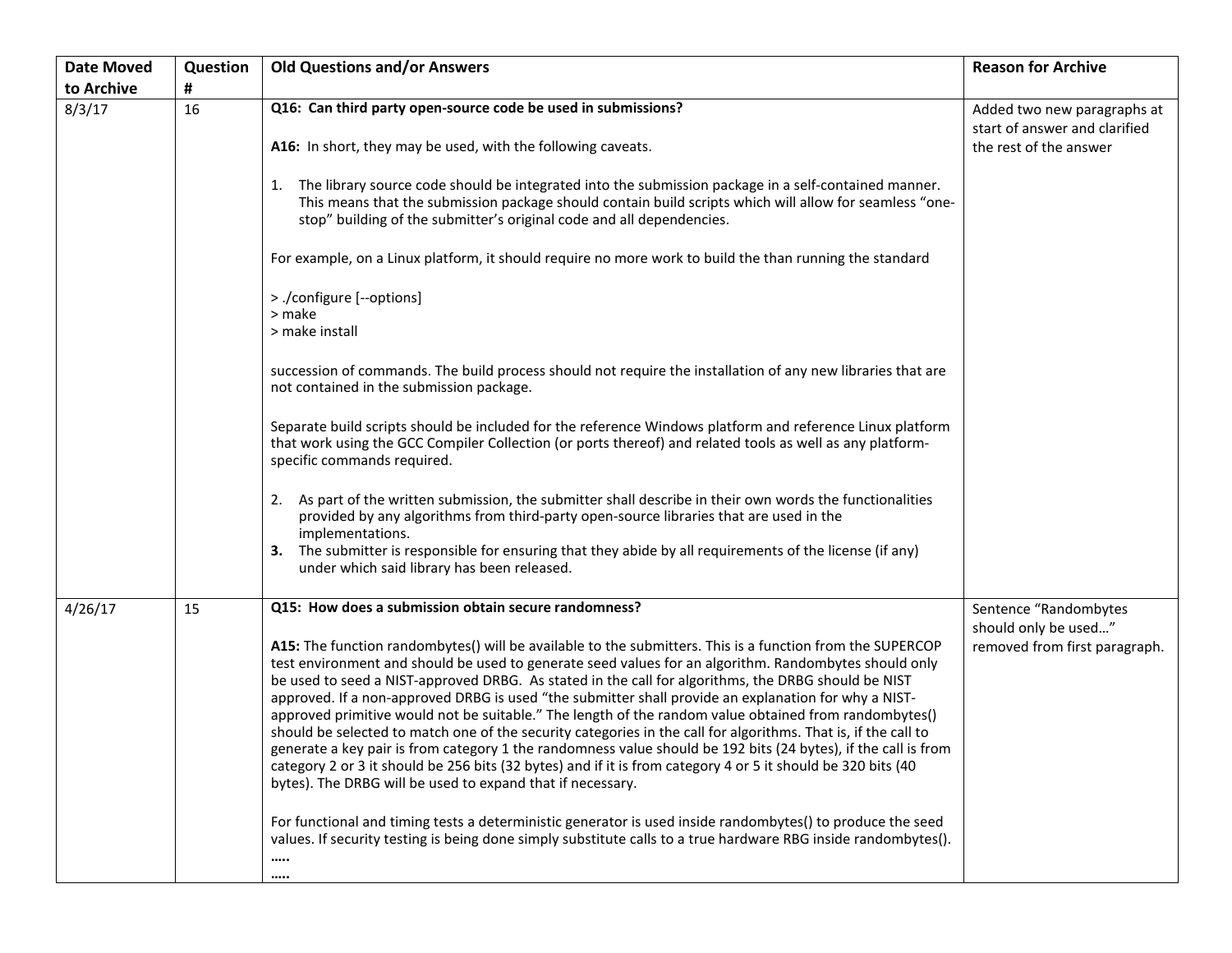| <b>Date Moved</b> | Question         | <b>Old Questions and/or Answers</b>                                                                                                                                                                                                                                                                                                                                                                                                                                                                                                                                                                                                                                                                                                                                                                                                                                                                                                                                                                                                                                                                                                                                                                                                                                                                                                                                                                                                                                                                                    | <b>Reason for Archive</b>                |
|-------------------|------------------|------------------------------------------------------------------------------------------------------------------------------------------------------------------------------------------------------------------------------------------------------------------------------------------------------------------------------------------------------------------------------------------------------------------------------------------------------------------------------------------------------------------------------------------------------------------------------------------------------------------------------------------------------------------------------------------------------------------------------------------------------------------------------------------------------------------------------------------------------------------------------------------------------------------------------------------------------------------------------------------------------------------------------------------------------------------------------------------------------------------------------------------------------------------------------------------------------------------------------------------------------------------------------------------------------------------------------------------------------------------------------------------------------------------------------------------------------------------------------------------------------------------------|------------------------------------------|
| to Archive        | #                |                                                                                                                                                                                                                                                                                                                                                                                                                                                                                                                                                                                                                                                                                                                                                                                                                                                                                                                                                                                                                                                                                                                                                                                                                                                                                                                                                                                                                                                                                                                        |                                          |
| 4/11/17           | 15               | Q15: How does a submission obtain secure randomness?<br>A15: The function randombytes() will be available to the submitters. This is a function from the SUPERCOP<br>test environment and should be used to generate seed values for an algorithm. If the algorithm needs<br>additional randomness beyond the seed value a NIST-approved DRBG should be used. As stated in the call<br>for algorithms, the DRBG should be NIST approved. If a non-approved DRBG is used "the submitter shall<br>provide an explanation for why a NIST-approved primitive would not be suitable." The length of the random<br>value obtained from randombytes() should be selected to match one of the security categories in the call<br>for algorithms. That is, if the call to generate a key pair is from category 1 the randomness value should be<br>192 bits (24 bytes), if the call is from category 2 or 3 it should be 256 bits (32 bytes) and if it is from category<br>4 or 5 it should be 320 bits (40 bytes). The DRBG will be used to expand that if necessary.<br>For functional and timing tests a deterministic generator is used inside randombytes() to produce the seed<br>values. If security testing is being done simply substitute calls to a true hardware RBG inside randombytes().                                                                                                                                                                                                                          | Changes made to first<br>paragraph only. |
| 12/29/2016        | OLD <sub>Q</sub> | Q: Why are hash functions assigned fewer bits of quantum security than classical security?<br>A: Bernstein <sup>1</sup> is widely cited as demonstrating that the most efficient quantum algorithm for finding hash<br>collisions is the classical algorithm given by Van Oorschot and Wiener <sup>2</sup> . NIST believes this analysis is correct.<br>Nonetheless, NIST's security goal, that schemes claiming s bits of quantum security be at least as secure<br>against cryptanalysis as a 2s bit block cipher leads to differing definitions for quantum and classical security.<br>In particular, quantum search for a 2s bit key does not parallelize well. It is NIST's judgement that, since<br>cryptanalysis in the real world tends to be most successful when it can take advantage of highly parallel<br>implementations for attacks, finding collisions in a 2s bit hash function must be considered easier than<br>searching for the key of a 2s-bit block cipher, even in a world with ubiquitous quantum computing. NIST<br>therefore assigns fewer than s bits of quantum security against collision to 2s bit hash functions.<br>Daniel J. Bernstein, Cost analysis of hash collisions: Will quantum computers make SHARCS obsolete?<br>https://cr.yp.to/hash/collisioncost-20090517.pdf<br><sup>2</sup> Paul C. van Oorschot, Michael Wiener, Parallel collision search with cryptanalytic applications, Journal of<br>Cryptology 12 (1999) http://people.scs.carleton.ca/~paulv/papers/JoC97.pdf | Question removed from FAQ                |